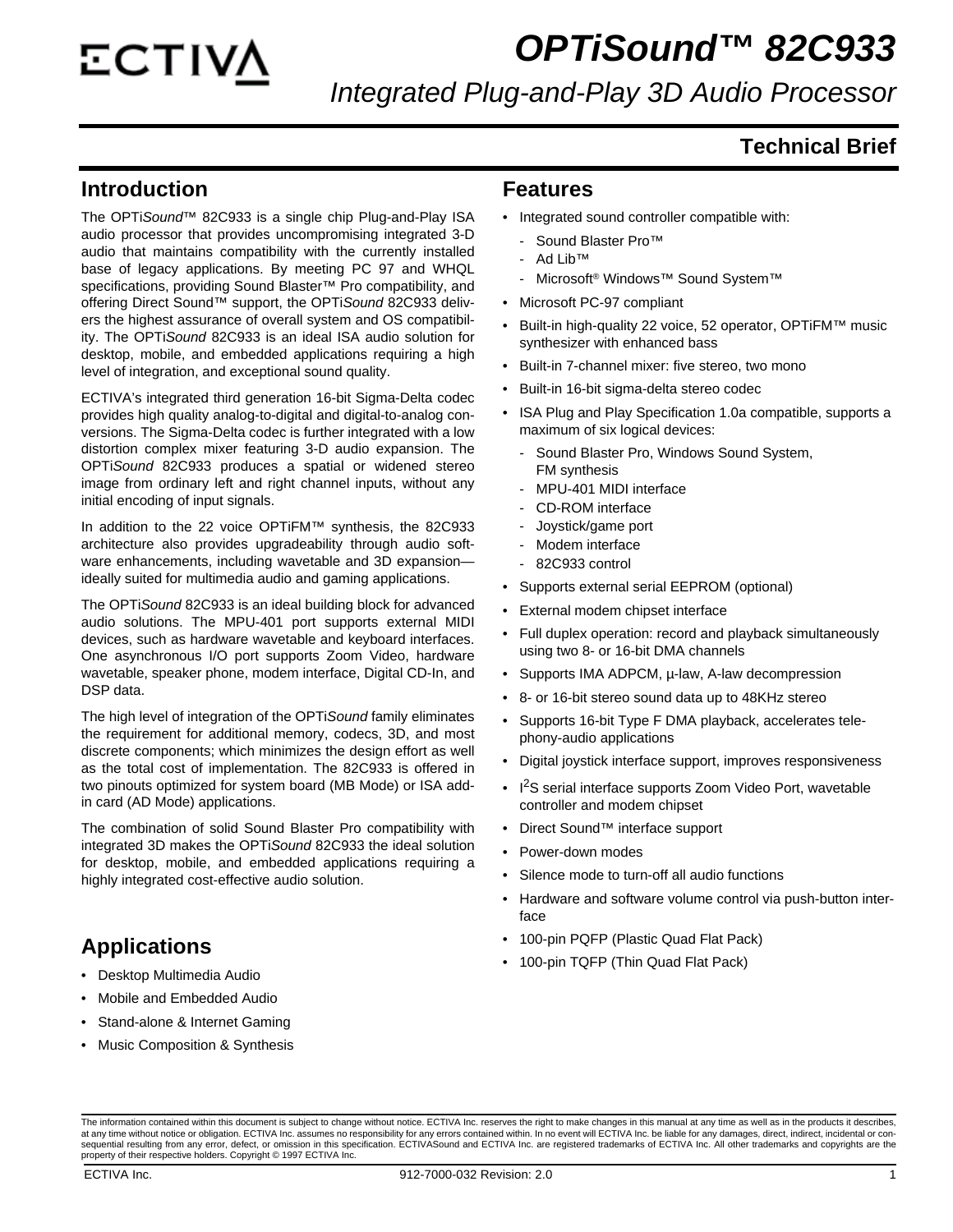## **ECTIV**

#### **Typical 3D Audio Application**



#### **100-Pin PQFP Diagram Block Diagram**

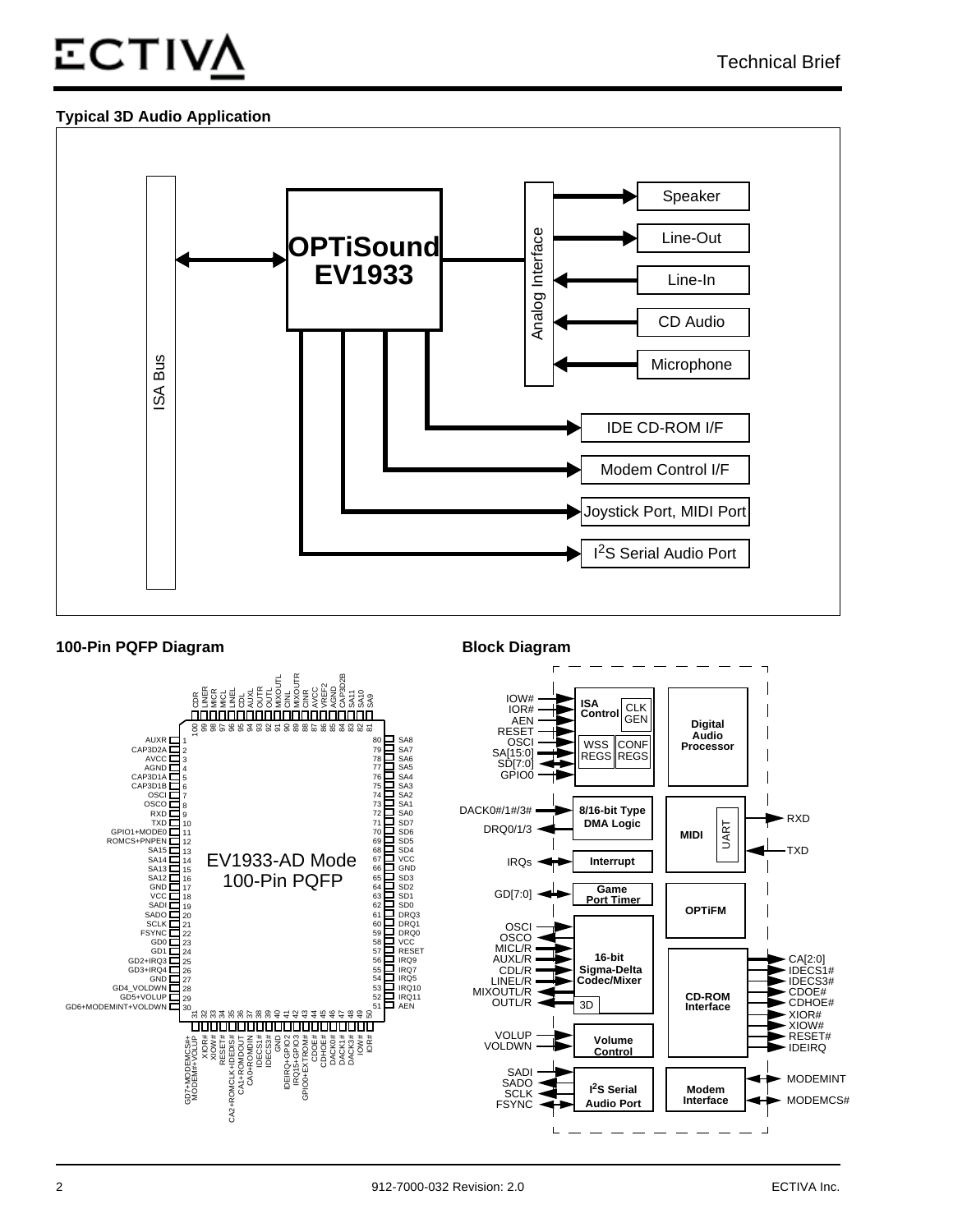#### **Signal Description**

| <b>Signal Name</b>                                  | Pin             | <b>Signal Description</b>                             |  |
|-----------------------------------------------------|-----------------|-------------------------------------------------------|--|
| 3D Signals                                          |                 |                                                       |  |
| CAP3D1A                                             | 5               | 3D Depth Filter/Node 1A                               |  |
| CAP3D1B                                             | 6               | 3D Depth Filter/Node 1B                               |  |
| CAP3D2A                                             | 2               | 3D Depth Filter/Node 2A                               |  |
| CAP3D2B                                             | 84              | 3D Depth Filter/Node 2B                               |  |
| <b>ISA Bus Signals</b>                              |                 |                                                       |  |
| IOW#                                                | 49              | I/O Write Command                                     |  |
| IOR#                                                | 50              | I/O Read Command                                      |  |
| <b>AEN</b>                                          | 51              | <b>DMA Address Enable</b>                             |  |
| <b>RESET</b>                                        | 57              | System Reset Input                                    |  |
| SA[15:0]                                            | 13:16,<br>83:72 | System Address Bus Lines 15<br>through 0              |  |
| SD[7:0]                                             | 71:68,<br>65:62 | System Data Bus Lines 7 through 0                     |  |
| DACK0#                                              | 46              | 8-Bit DMA Acknowledge Bits 0, 1,                      |  |
| DACK1#<br>DACK3#                                    | 47<br>48        | and 3                                                 |  |
|                                                     |                 |                                                       |  |
| DRQ0<br>DRQ1                                        | 59<br>60        | 8-Bit DMA Request Bits 0, 1, and 3                    |  |
| DRQ3                                                | 61              |                                                       |  |
| GPIO0                                               | 43              | General Purpose I/O Bit 0                             |  |
| EXTROM#                                             |                 | External EEPROM Enable Input                          |  |
| IRQ5                                                | 54              | Interrupt Request Bits 5, 7, and 9                    |  |
| IRQ7                                                | 55              | through 11: IRQ7 and IRQ9-11 are                      |  |
| IRQ9                                                | 56              | bidirectional for WSS auto interrupt                  |  |
| IRQ10<br>IRQ11                                      | 53              | determination.                                        |  |
| IRQ15                                               | 52<br>42        |                                                       |  |
| GPIO <sub>3</sub>                                   |                 | Interrupt Request Bit 15<br>General Purpose I/O Bit 3 |  |
| <b>MIDI Interface</b>                               |                 |                                                       |  |
| <b>RXD</b><br>Receive Data from 32KBaud MIDI<br>9   |                 |                                                       |  |
|                                                     |                 | <b>UART Port</b>                                      |  |
| <b>TXD</b>                                          | 10              | Transmit Data to 32KBaud MIDI<br><b>UART Port</b>     |  |
| <b>External PnP EEPROM and IDE CD-ROM Interface</b> |                 |                                                       |  |
| <b>ROMCS</b>                                        | 12              | <b>External Serial EEPROM Chip Select</b>             |  |
| PNPEN                                               |                 | PNP Mode Enable Jumper Bit                            |  |
| GPIO1                                               | 11              | General Purpose I/O Bit 1                             |  |
| MODE0                                               |                 | 933 Mode Configuration Bit 0                          |  |
| CA <sub>2</sub>                                     | 35              | <b>IDE CA2</b>                                        |  |
| <b>ROMCLK</b>                                       |                 | <b>External Serial EEPROM Clock</b>                   |  |
| IDEDIS#                                             |                 | <b>IDE Disable</b>                                    |  |
| CA <sub>1</sub>                                     | 36              | <b>IDE CA1</b>                                        |  |
| ROMDOUT                                             |                 | <b>External Serial EEPROM Data Out</b>                |  |
| CA <sub>0</sub>                                     | 37              | <b>IDE CA0</b>                                        |  |
| <b>ROMDIN</b>                                       |                 | External Serial EEPROM Data In                        |  |
| IDECS1#                                             | 38              | IDE CD-ROM Chip Select Bit 1                          |  |
| IDECS3#                                             | 39              | IDE CD-ROM Chip Select Bit 3                          |  |
| <b>IDEIRQ</b>                                       | 41              | <b>IDE CD-ROM Interrupt</b>                           |  |
| GPIO <sub>2</sub>                                   |                 | General Purpose I/O Bit 2                             |  |
| RESET#                                              | 34              | Buffered Reset (active low)                           |  |
| CDOE#                                               | 44              | <b>CD Output Enable</b>                               |  |
| CDHOE#                                              | 45              | CD High Output Enable                                 |  |
|                                                     |                 |                                                       |  |

#### **Signal Description (cont.)**

| <b>Signal Name</b>                          | Pin              | <b>Signal Description</b>    |
|---------------------------------------------|------------------|------------------------------|
| XIOR#                                       | 32               | <b>IDE Buffered IOR#</b>     |
| XIOW#                                       | 33               | <b>IDE Buffered IOW#</b>     |
| <b>Game Port and Serial Audio Interface</b> |                  |                              |
| GD7                                         | 31               | Game Port 2 Data Line 7      |
| MODEMCS#                                    |                  | Modem Chip Select            |
| MODEM#                                      |                  | Modem Interface Enable Input |
| <b>VOLUP</b>                                |                  | Volume Up                    |
| GD <sub>6</sub>                             | 30               | Game Port 2 Data Line 6      |
| <b>MODEMINT</b>                             |                  | Modem Interrupt              |
| <b>VOLDWN</b>                               |                  | Volume Down                  |
| GD5                                         | 29               | Game Port 1 Data Line 5      |
| <b>VOLUP</b>                                |                  | Volume Up                    |
| GD4                                         | 28               | Game Port 1 Data Line 4      |
| <b>VOLDWN</b>                               |                  | <b>Volume Down</b>           |
| GD3                                         | 26               | Game Port 2 Data Line 3      |
| IRQ4                                        |                  | Interrupt Request Bit 4      |
| GD <sub>2</sub>                             | 25               | Game Port 2 Data Line 2      |
| IRQ3                                        |                  | Interrupt Request Bit 2      |
| GD <sub>1</sub>                             | 24               | Game Port 1 Data Line 1      |
| GD <sub>0</sub>                             | 23               | Game Port 1 Data Line 0      |
| <b>Codec/Mixer Interface</b>                |                  |                              |
| <b>MICL</b>                                 | 97               | Microphone Input Left        |
| <b>MICR</b>                                 | 98               | Microphone Input Right       |
| LINEL                                       | 96               | Line Input Left              |
| <b>LINER</b>                                | 99               | Line Input Right             |
| CDL                                         | 95               | CD Input Left                |
| CDR                                         | 100              | CD Input Right               |
| AUXL                                        | 94               | Auxiliary Input Left         |
| <b>AUXR</b>                                 | 1                | Auxiliary Input Right        |
| <b>OUTL</b>                                 | 92               | Output Left                  |
| <b>OUTR</b>                                 | 93               | <b>Output Right</b>          |
| <b>MIXOUTL</b>                              | 91               | Mixer Output Left            |
| <b>MIXOUTR</b>                              | 89               | <b>Mixer Output Right</b>    |
| CINL                                        | 90               | ADC Filter Pin Left          |
| <b>CINR</b>                                 | 88               | ADC Filter Pin Right         |
| <b>VREF</b>                                 | 86               | Voltage Reference            |
| OSCI                                        | 7                | Oscillator Input: 14.318MHz  |
| osco                                        | 8                | Oscillator Output            |
| <b>Serial Audio Interface Signals</b>       |                  |                              |
| SADI                                        | 19               | Serial Audio Data Input      |
| SADO                                        | 20               | Serial Audio Data Output     |
| <b>SCLK</b>                                 | 21               | Serial Audio Clock           |
| <b>FSYNC</b>                                | 22               | Serial Audio Synchronization |
| <b>Power and Ground</b>                     |                  |                              |
| VCC                                         | 18, 58,<br>67    | <b>Power Connection</b>      |
| <b>GND</b>                                  | 17, 27,<br>40,66 | <b>Ground Connection</b>     |
| <b>AVCC</b>                                 | 3, 87            | Analog Power Connection      |
| AGND                                        | 4,85             | Analog Ground Connection     |